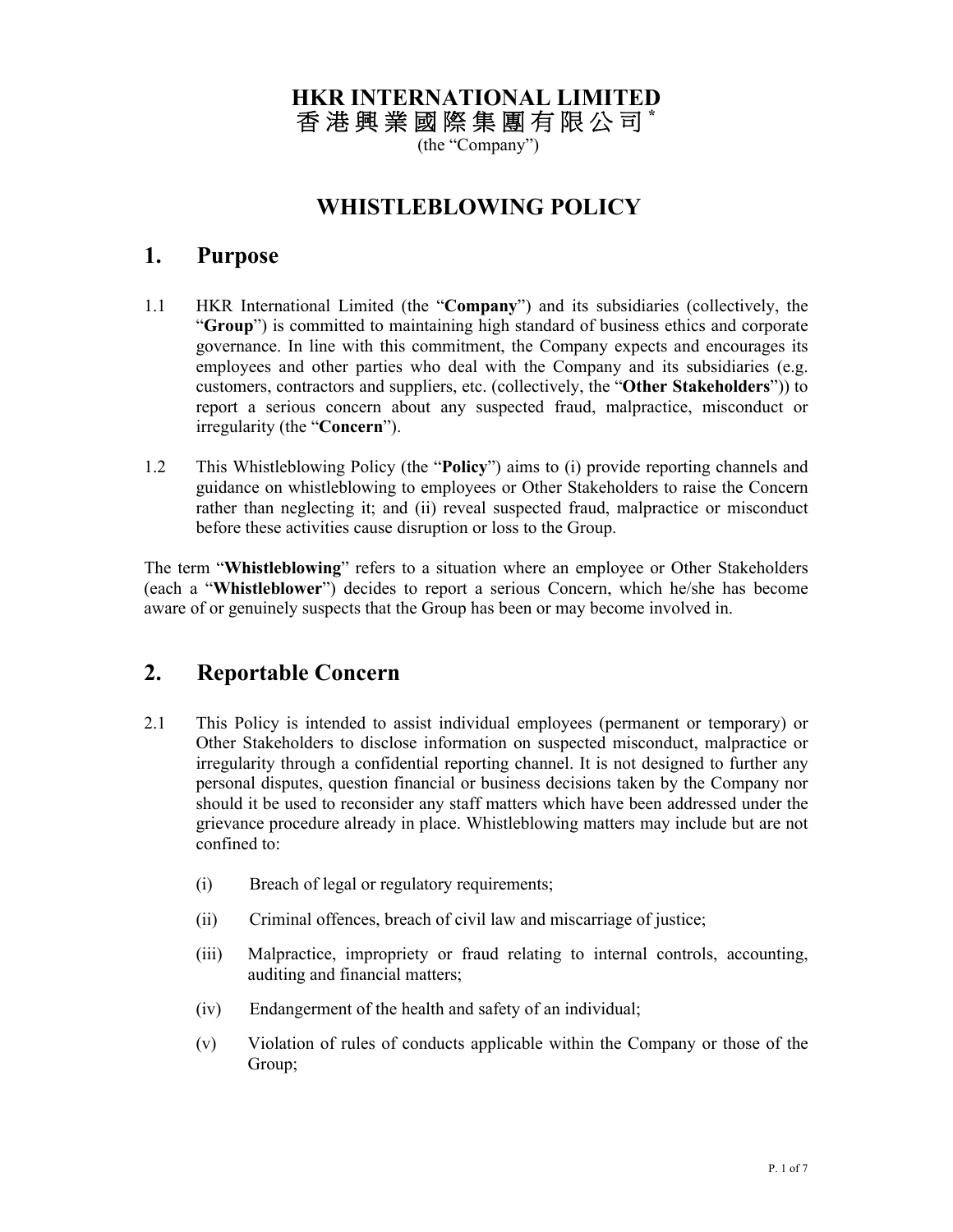- (vi) Improper use or leakage of confidential or commercially sensitive information;
- (vii) Bribery or corruption; and/or
- (viii) Deliberate concealment of any of the above.
- 2.2 Please note that complaints related to customer services or products, as well as loss of properties on the Group premises or under the Group's custody, are normally not reported under this policy, unless they involve misconduct, malpractice or irregularity as listed above. Otherwise, they are handled by the relevant business units concerned (e.g. hospitality or transportation services).

### **3. Protection For Whistleblower**

- 3.1 Persons reporting the Concern in good faith are assured of fair treatment. The Group will make every effort to protect the employee against unfair dismissal, victimization or unwarranted disciplinary action, even if the Concern turn out to be unsubstantiated. Good faith means that the reporting person has held a reasonable belief that the Concern made is true and honest but not made for personal interest or any ulterior motive.
- 3.2 Management must ensure that Whistleblowers feel easeful to raise Concern without fear of reprisals. Any kinds of retaliation against a Whistleblower will be considered as misdemeanors. The Company reserves the right to take appropriate actions against anyone who initiates or threatens to initiate retaliation against those who have raised concerns under this Policy. In particular, employees who initiate or threaten retaliation will be subject to disciplinary actions, which may include summary dismissal. The Company will support all employees and encourage them to raise legitimate concerns without fear of reprisals.
- 3.3 However, if a Whistleblower makes a false report maliciously, with an ulterior motive, or for personal advantage, the Group reserves the right to decline/discontinue investigation, and to take appropriate actions against the Whistlebolwer to recover any loss or damage as a result of false report. In particular, employees may face disciplinary action, including dismissal, where appropriate.

# **4. Confidentiality**

- 4.1 The Group will make every effort to keep all Whistleblower's identity and the reported Concern strictly confidential. In order not to jeopardize the investigation, the Whistleblower is also required to keep confidential the fact that he or she has filed a report, the nature of Concerns and the identities of those involved as well as any other information that the Group has shared in the course of handling the report.
- 4.2 There may be circumstances in which, because of the nature of the investigation, in which it will be necessary to disclose the Whistleblower's identity, such as required by law or regulation. If such circumstances exist, the Group will endeavor to inform the Whistleblower that his or her identity is likely to be disclosed and will endeavour to take reasonable steps to protect the Whistleblower from detriment.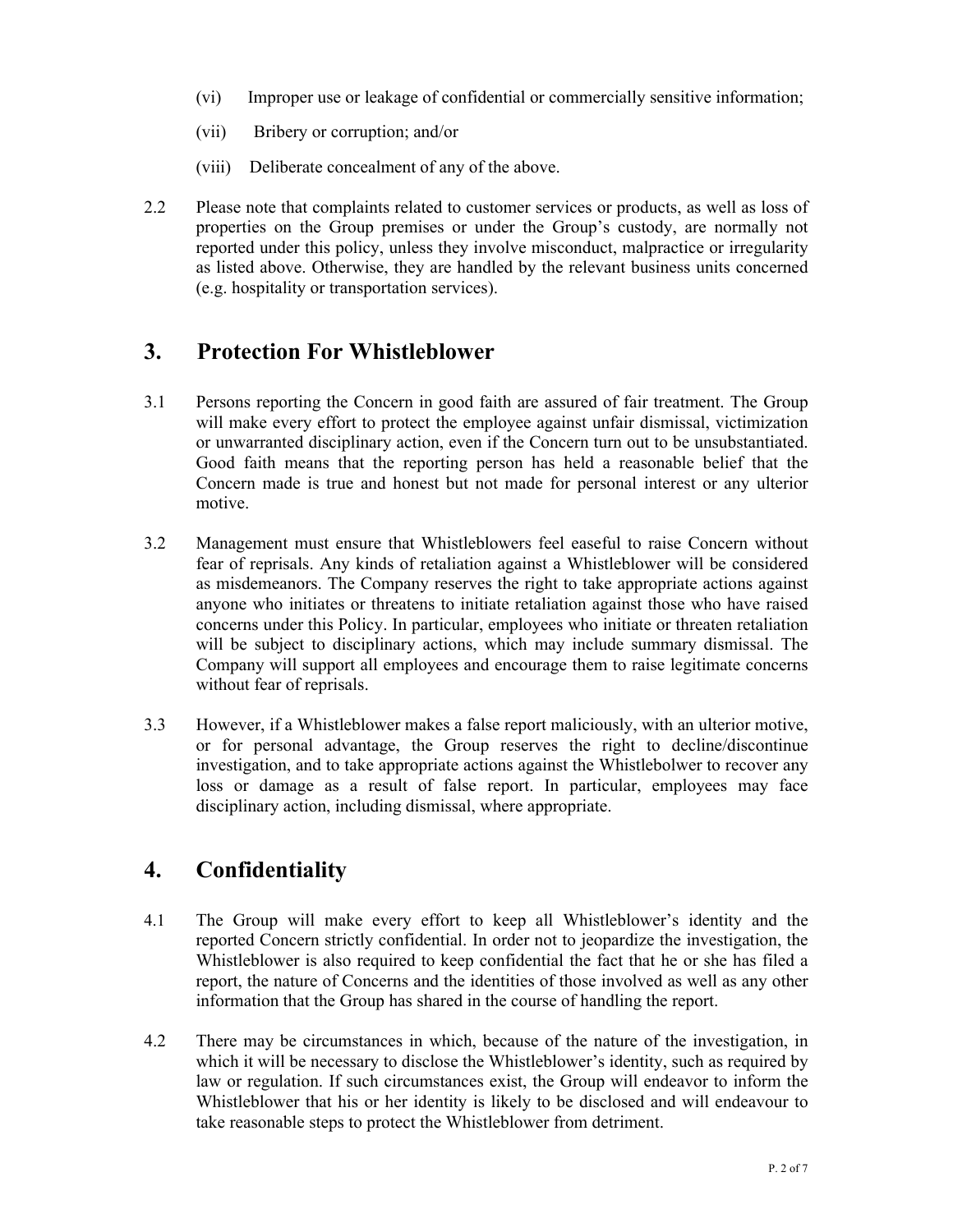- 4.3 Should an investigation lead to a criminal prosecution, it may become necessary for the Whistleblower to provide evidence or be interviewed by relevant authorities.
- 4.4 In some circumstance, the Group may have to refer the matter to relevant authorities without prior notice or consultation with the Whistleblower.

#### **5. Anonymous Reports**

It is understood that a Whistleblower may wish to report anonymously. However, Whistleblowers are strongly encouraged to provide their names and contact details, so that clarification of their reports and further information can be obtained from them, if needed, as an anonymous allegation will hinder investigation and follow-up actions due to limited information.

### **6. Contents Of Reports**

Whistleblowers are encouraged to come forward and report as much specific information as possible for assessment and investigation, including names of those involved and relevant times, dates and places, reasons for the report and any available supporting documentary and other evidence. Full evidence is not expected, but the more that can be provided, the easier it will be to investigate the matter.

## **7. Reporting Channel**

- 7.1 Any employee or Other Stakeholder who wish to report a Concern should inform Head of Internal Audit Department ("**HIAD**") by sending the Whistleblowing Report Form (the "**Form**") as attached in Appendix 1, with supplementary information, if any, by the following ways:
	- (1) **Email**: internal.auditor@hkri.com (This email can only be accessed by HIAD)

(2) **Mail**: Head of Internal Audit Department HKR International Limited 23/F, China Merchants Tower Shun Tak Centre 168-200 Connaught Road Central Hong Kong

- 7.2 To ensure confidentiality in the mailing process, the Form should be sent in a sealed envelope marked "Strictly Private and Confidential – To be Opened by Addressee Only".
- 7.3 If the person or matter concerned relates to HIAD, the Form should be addressed to the Company Secretary by email at cs@hkri.com or by mail at the aforesaid address.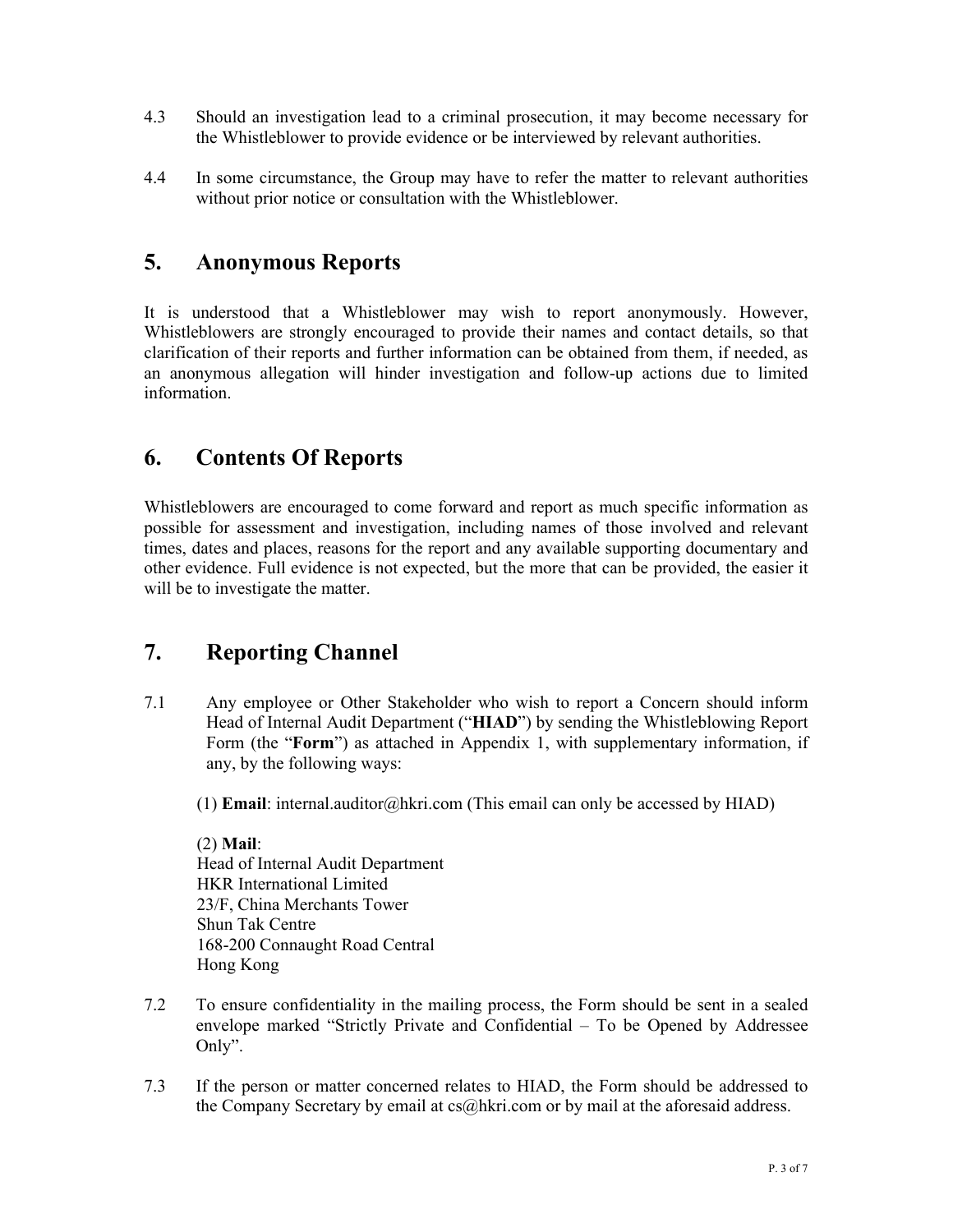#### **8. Investigation Process**

- 8.1 HIAD will record all whistleblowing cases raised in the Whistleblowing Register which with cases' update shall be circulated to the Audit Committee on a bi-annual basis. All reported cases with valid contacts will be followed up. HIAD will evaluate the validity and relevance of the cases received, and to decide the categorisation of whistleblowing cases for reporting to appropriate parties. The whistleblowing matters raised should be:
	- (1) referred to the Executive Committee if the person or matter concerned does not relate to any members of the Executive Committee, or
	- (2) referred to the Audit Committee Chairman if the person or matter concerned relates to any members of the Executive Committee.
- 8.2 If the person or matter concerned relates to HIAD, the report will be addressed to Executive Committee directly through the Company Secretary.
- 8.3 Regarding the whistleblowing cases reported to respective Executive Committee or Audit Committee Chairman, the corresponding Committee or Audit Committee Chairman will assess each reported case and decide if an investigation is required accordingly. The Executive Committee and the Audit Committee Chairman will respectively review each investigation to determine the courses of actions.
- 8.4 Should the Executive Committee or the Audit Committee Chairman considers appropriate, the case may be referred to relevant regulatory authority(ies), such as the Hong Kong Police Force, the Independent Commission Against Corruption, the Securities and Futures Commission, etc.
- 8.5 HIAD will undertake any investigations required by the Executive Committee or the Audit Committee Chairman, and will provide an investigation report to the respective Committee or Audit Committee Chairman accordingly. If deemed necessary, the Executive Committee or the Audit Committee Chairman may appoint an appropriate investigating officer other than HIAD to conduct or assist in the investigation and may also seek advice and/or assistance from professionals such as lawyers, external auditors, etc., where appropriate.

#### **9. Record Retention**

Records shall be kept for all reported Concerns in the Group under Section 8 of this Policy. In the event a reported case leads to an investigation, the party responsible for leading/conducting the investigation shall ensure that all relevant information relating to the case is retained, including details of corrective action taken for a period not exceeding ten (10) years (or whatever other period may be specified by any relevant legislation).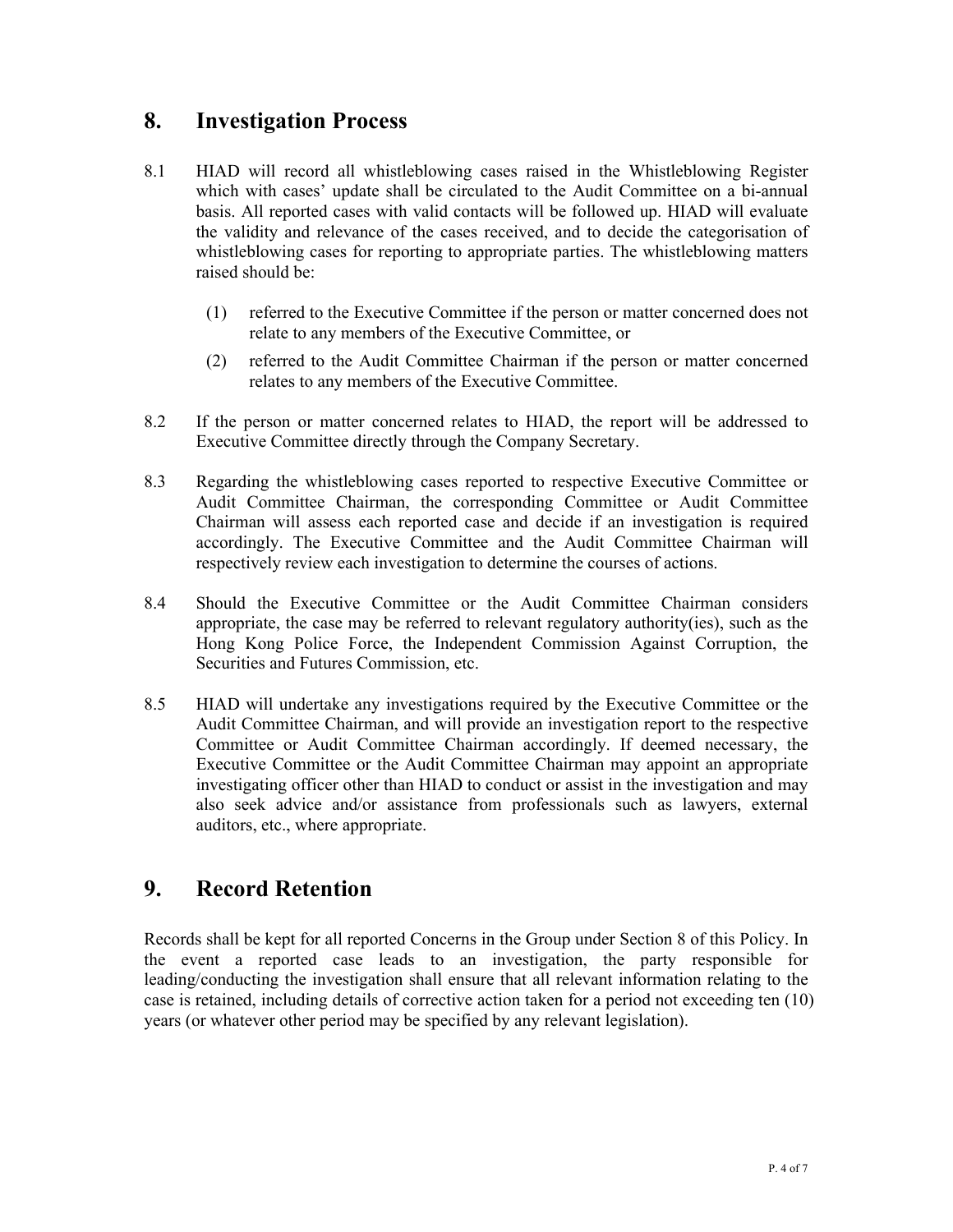### **10. Responsibility For Implementation and Monitoring**

- 10.1 This Policy has been approved and adopted by the Bord of Directors of the Company to supersede the HR policies "Reporting and handling Process for Concern about Possible Improprieties".
- 10.2 The Audit Committee has overall responsibility for the Policy, and has delegated the day-to-day responsibility for overseeing and implementing this Policy to the HIAD. The Audit Committee is responsible for monitoring and reviewing the effectiveness of this Policy and the actions resulting from the investigation.
- 10.3 This Policy will be reviewed by the Audit Committee at least on an annual basis to ensure its effectiveness. Any amendments or updates to this Policy will be subject to the Audit Committee's approval.

Adopted on 16 March 2022

\* *Registered under the predecessor ordinance of the Companies Ordinance, Chapter 622 of the laws of Hong Kong*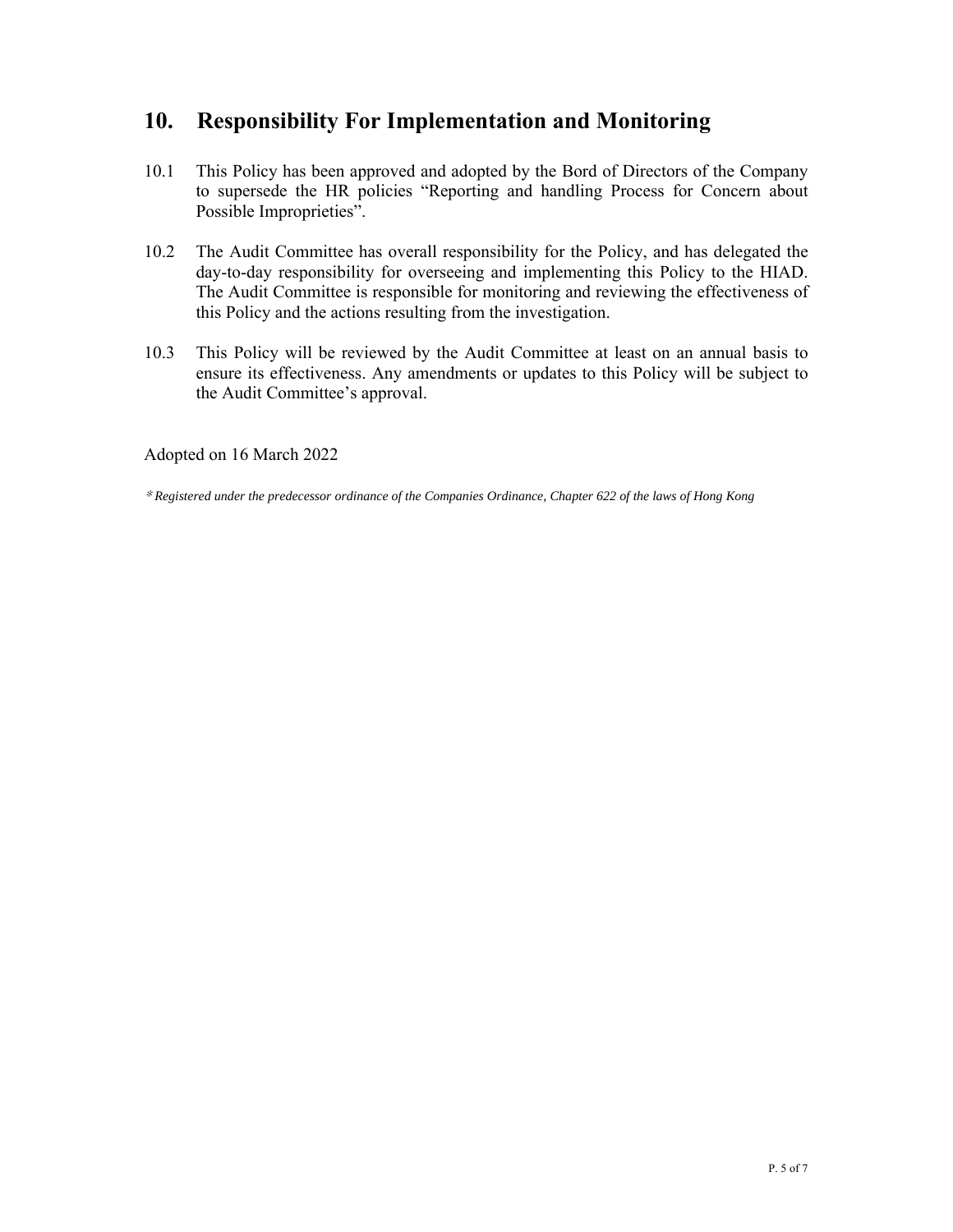#### **APPENDIX 1**

#### **HKR INTERNATIONAL LIMITED**  香 港 興 業 國 際 集 團 有 限 公 司 **\***  (the "Company")

#### **WHISTLEBLOWING REPORT FORM (STRICTLY CONFIDENTIAL)**

If you wish to report a whistleblowing concern, please fill in this form. All information will be kept in a strictly confidential manner.

#### **Reporter's Information:**

| Name and Title:              |        |  |
|------------------------------|--------|--|
| Department and Company Name: |        |  |
| Tel No.:                     | Email: |  |

#### **Details of Concern:**

Please provide full details of your concern: names of the persons involved, dates, places, reasons, etc. and any other supporting evidence. (Continue on separate sheet if necessary)

Signature: \_\_\_\_\_\_\_\_\_\_\_\_\_\_\_\_\_\_\_\_\_\_\_\_\_

| Date : |  |  |  |
|--------|--|--|--|
|        |  |  |  |